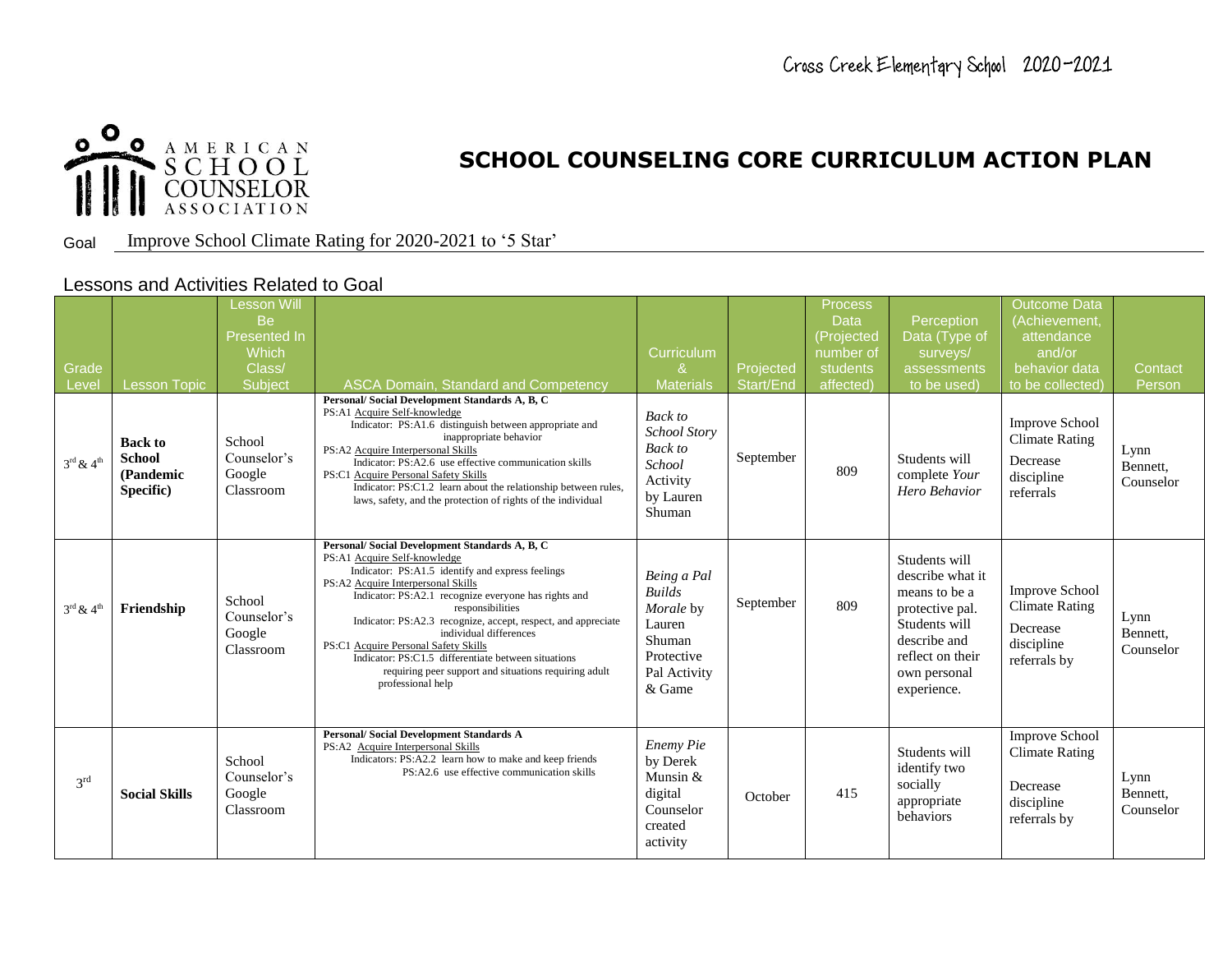| Grade<br>Level  | <b>Lesson Topic</b>                        | <b>Lesson Will</b><br>Be<br>Presented In<br><b>Which Class/</b><br>Subject | ASCA Domain, Standard and Competency                                                                                                                                                                                                                                                                                                                                                                                                                                       | Curriculum<br>&<br><b>Materials</b>                                                                                    | Projected<br>Start/End | Process<br><b>Data</b><br>(Projected<br>number of<br>students<br>affected) | Perception<br>Data (Type of<br>surveys/<br>assessments<br>to be used)                                                             | <b>Outcome Data</b><br>(Achievement,<br>attendance<br>and/or<br>behavior data<br>to be collected) | Contact<br>Person             |
|-----------------|--------------------------------------------|----------------------------------------------------------------------------|----------------------------------------------------------------------------------------------------------------------------------------------------------------------------------------------------------------------------------------------------------------------------------------------------------------------------------------------------------------------------------------------------------------------------------------------------------------------------|------------------------------------------------------------------------------------------------------------------------|------------------------|----------------------------------------------------------------------------|-----------------------------------------------------------------------------------------------------------------------------------|---------------------------------------------------------------------------------------------------|-------------------------------|
| $3^{\text{rd}}$ | <b>Honesty</b>                             | School<br>Counselor's<br>Google<br>Classroom                               | <b>Mindset Standards</b><br>M 1. Belief in development of whole self, including a<br>healthy balance of mental, social/emotional and<br>physical well-being<br><b>Behavior Standards</b><br>B-SS 9. Demonstrate social maturity and behaviors<br>appropriate to the situation and environment                                                                                                                                                                              | The Honest<br>to Goodness<br>Truth by<br>Patricia<br>McKissack<br>& digital<br>counselor<br>created<br>activity        | October                | 415                                                                        | Students will<br>respond to<br>questions about<br>telling the truth<br>in the right way                                           | <b>Improve School</b><br><b>Climate Rating</b><br>Decrease<br>discipline<br>referrals             | Lynn<br>Bennett,<br>Counselor |
| 4 <sup>th</sup> | <b>Anti-Bullying</b>                       | School<br>Counselor's<br>Google<br>Classroom                               | Personal/Social Development Standards A, B, C<br>PS:A2 Acquire Interpersonal Skills<br>Indicators: PS:A2.6 use effective communication skills<br>PS:A2.7 know that communication involves<br>speaking, listening, and nonverbal behavior<br>PS:B1 Self-Knowledge Application<br>Indicator: PS:B1.2 understand consequences of decisions<br>and choices<br>PS:C1 Acquire Personal Safety Skills<br>Indicator: PS:C1.10 learn techniques for managing stress<br>and conflict | Have You<br>Filled a<br><b>Bucket</b><br>Today? by<br>Carol<br>McLeod &<br>Digital<br>Counselor<br>created<br>activity | October                | 394                                                                        | Students will<br>recognize<br>emotions<br>associated with<br>non-verbal<br>behavior and<br>relate to the<br>feelings of<br>others | <b>Improve School</b><br><b>Climate Rating</b><br>Decrease<br>discipline<br>referrals             | Lynn<br>Bennett,<br>Counselor |
| $4^{\text{th}}$ | Anger<br>Management/<br><b>Mindfulness</b> | School<br>Counselor's<br>Google<br>Classroom                               | <b>Personal/Social Development Standard A</b><br>PS:A2 Acquire Interpersonal Skills<br>Indicator: PS:A1.8 understand the need for self-control and<br>how to practice it<br>Personal/Social Development Standard C<br>PS:C1 Acquire Personal Safety Skills<br>Indicator: PS:C1.10 learn techniques for managing stress<br>and conflict                                                                                                                                     | <b>Hand Model</b><br>of the Brain<br>diagram.<br>Moody Cow<br>Meditates by<br>Kerry<br>MacLean                         | October                | 394                                                                        | Student's will<br>make<br>connections<br>between Moody<br>Cow's behavior<br>and the hand<br>model of the<br>brain                 | <b>Improve School</b><br><b>Climate Rating</b><br>Decrease<br>discipline<br>referrals             | Lynn<br>Bennett,<br>Counselor |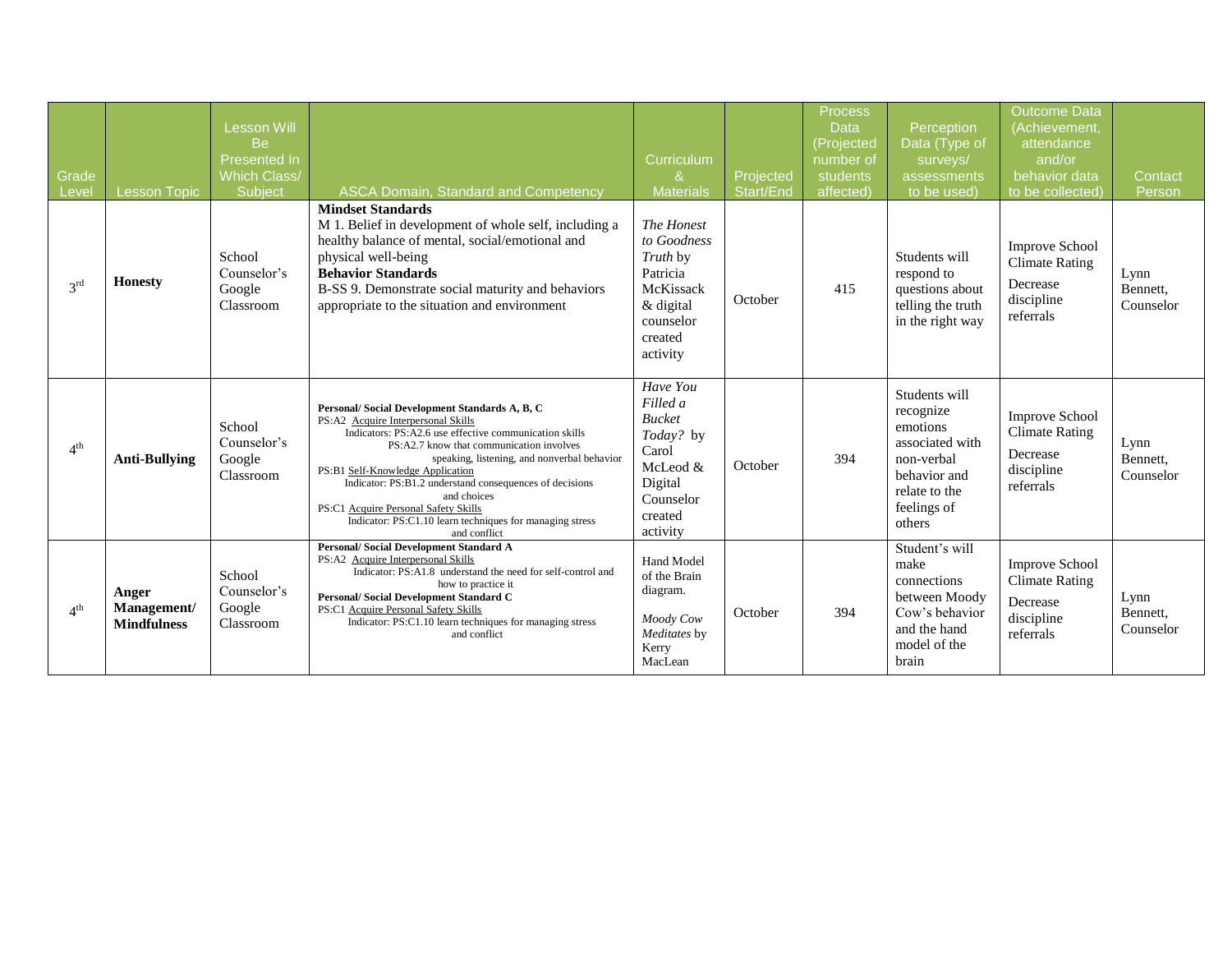

## Goal 100% of students with parent consent will participate in a prevention oriented child sexual abuse program to build personal safety skills

| Grade<br>Level  | <b>Lesson Topic</b>                                              | Lesson Will<br><b>Be</b><br>Presented In<br>Which<br>Class/<br>Subject | <b>ASCA Domain, Standard and Competency</b>                                                                                                                                                                                                                                                                                                                  | Curriculum<br><b>Materials</b>     | Projected<br>Start/End | Process<br>Data<br>(Projected<br>number of<br>students<br>affected) | Perception<br>Data (Type of<br>surveys/<br>assessments<br>to be used) | <b>Outcome Data</b><br>(Achievement,<br>attendance<br>and/or<br>behavior data<br>to be collected) | Contact<br>Person             |
|-----------------|------------------------------------------------------------------|------------------------------------------------------------------------|--------------------------------------------------------------------------------------------------------------------------------------------------------------------------------------------------------------------------------------------------------------------------------------------------------------------------------------------------------------|------------------------------------|------------------------|---------------------------------------------------------------------|-----------------------------------------------------------------------|---------------------------------------------------------------------------------------------------|-------------------------------|
| 3 <sup>rd</sup> | <b>Sexual Abuse</b><br><b>Prevention</b><br>(Personal<br>Safety) | Classroom<br>Guidance                                                  | <b>Mindset Standards</b><br>1. Belief in development of whole self, including a healthy<br>balance of mental, social/emotional and physical well-being<br>5. Belief in using abilities to their fullest to achieve high-<br>quality results and outcomes<br><b>Behavior Standards</b><br><b>B-LS 1, B-LS 9</b><br>B-SMS 7, B-SMS 9,<br>B-SS 3.B-SS 8, B-SS 9 | Child Help:<br>Speak Up Be<br>Safe | November<br>December   | 415                                                                 | <b>Parent Surveys</b><br><b>Student Surveys</b>                       | <b>School Climate</b><br>Rating                                                                   | Lynn<br>Bennett,<br>Counselor |
| 4 <sup>th</sup> | <b>Sexual Abuse</b><br><b>Prevention</b><br>(Personal<br>Safety) | Classroom<br>Guidance                                                  | <b>Mindset Standards</b><br>1. Belief in development of whole self, including a healthy<br>balance of mental, social/emotional and physical well-being<br>5. Belief in using abilities to their fullest to achieve high-<br>quality results and outcomes<br><b>Behavior Standards</b><br><b>B-LS 1, B-LS 9</b><br>B-SMS 7, B-SMS 9,<br>B-SS 3.B-SS 8, B-SS 9 | Child Help:<br>Speak Up Be<br>Safe | November<br>December   | 394                                                                 | <b>Parent Surveys</b><br><b>Student Surveys</b>                       | <b>School Climate</b><br>Rating                                                                   | Lynn<br>Bennett,<br>Counselor |

## Lessons and Activities Related to Goal: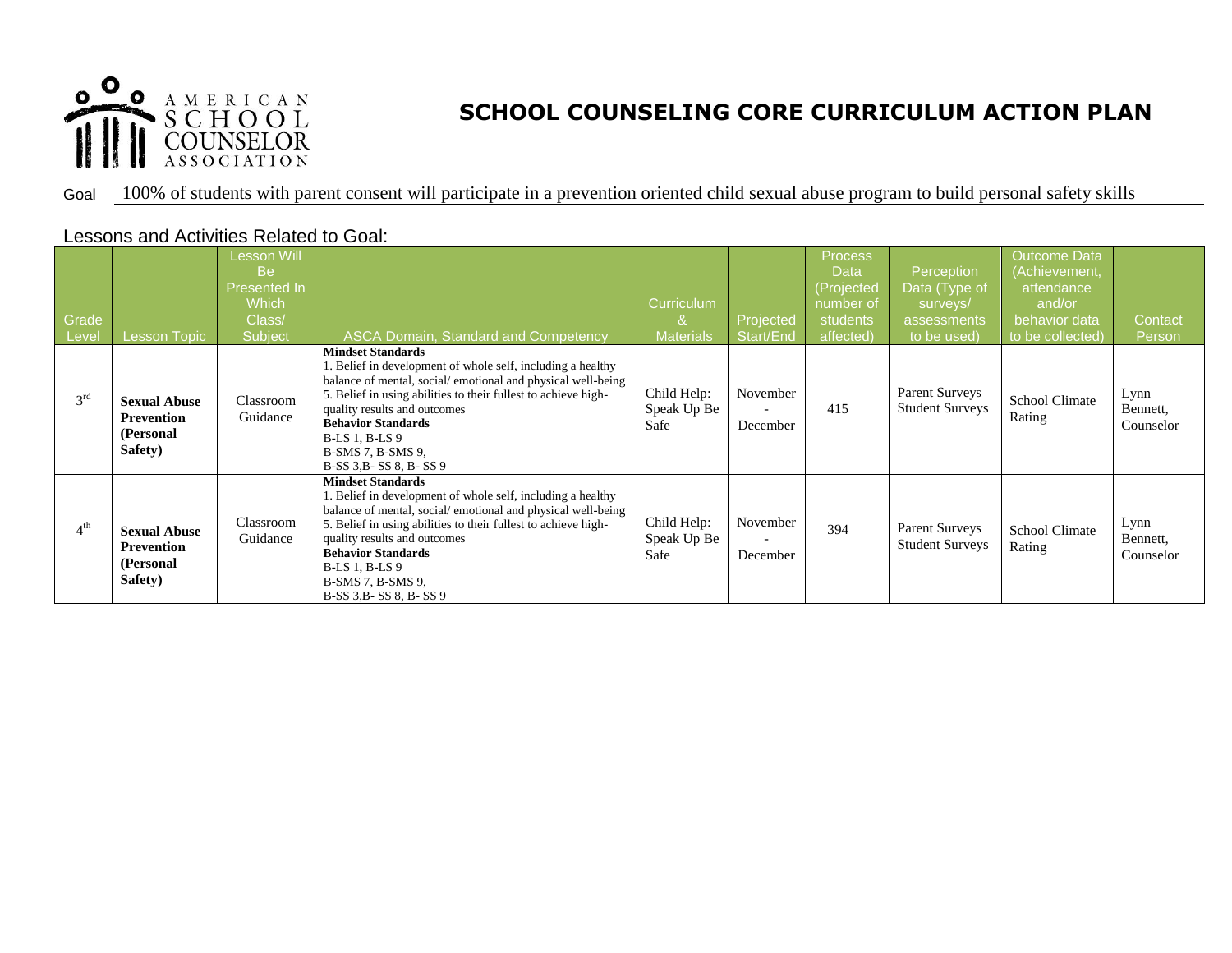

#### Goal 100% of third grade students will complete 3/3grade specific career awareness lessons aligned to Georgia's 17 Career Clusters

### Lessons and Activities Related to Goal:

| Grade<br>Level  | <b>Lesson Topic</b>                                                                      | Lesson Will<br><b>Be</b><br>Presented In<br>Which<br>Class/<br>Subject | <b>ASCA Domain, Standard and Competency</b>                                                                                                                                                                                                                                                                                                                                                                                | Curriculum<br>&<br><b>Materials</b>                            | Projected<br>Start/End | Process<br><b>Data</b><br>(Projected<br>number of<br>students<br>affected) | Perception<br>Data (Type of<br>surveys/<br>assessments<br>to be used) | <b>Outcome Data</b><br>(Achievement<br>attendance<br>and/or<br>behavior data<br>to be collected) | Contact<br>Person             |
|-----------------|------------------------------------------------------------------------------------------|------------------------------------------------------------------------|----------------------------------------------------------------------------------------------------------------------------------------------------------------------------------------------------------------------------------------------------------------------------------------------------------------------------------------------------------------------------------------------------------------------------|----------------------------------------------------------------|------------------------|----------------------------------------------------------------------------|-----------------------------------------------------------------------|--------------------------------------------------------------------------------------------------|-------------------------------|
| 3 <sup>rd</sup> | <b>Career</b><br><b>Cluster</b><br><b>Activity:</b><br><b>Hospitality</b><br>and Tourism | Health                                                                 | <b>Career Development Standard B</b><br>C:B1 Acquire Career Information<br>Indicator: C:B1.4 know the various ways in which occupations<br>can be classified<br><b>Personal/Social Standard A</b><br>PS:A1 Acquire Self-knowledge<br>Indicator: PS:A1.9 demonstrate cooperative behavior in groups<br>PS:A2 Acquire Interpersonal Skills<br>Indicator: PS:A2.6 use effective communication skills                          | <b>GA DOE</b><br>Elementary<br>Career<br>Awareness<br>Activity | January-<br>March      | 415                                                                        | <b>Class Rosters</b><br>Student<br>Participation                      | $100\%$ student<br>completion<br><b>CCRPI</b> Score                                              | Lynn<br>Bennett,<br>Counselor |
| $3^{\text{rd}}$ | <b>Career</b><br><b>Cluster</b><br><b>Activity:</b><br>Human<br><b>Services</b>          | Health                                                                 | <b>Academic Development Standard A</b><br>A:A3 Achieve School Success<br>Indicator: A:A3.5 share knowledge<br><b>Career Development Standard B</b><br>C:B1 Acquire Career Information<br>Indicator: C:B1.4 know the various ways in which occupations<br>can be classified<br><b>Personal/Social Development Standard A</b><br>PS:A2 Acquire Interpersonal Skills<br>Indicator: PS:A2.6 use effective communication skills | <b>GA DOE</b><br>Elementary<br>Career<br>Awareness<br>Activity | January-<br>March      | 415                                                                        | <b>Class Rosters</b><br>Student<br>Participation                      | $100\%$ student<br>completion<br><b>CCRPI</b> Score                                              | Lynn<br>Bennett,<br>Counselor |
| 3 <sup>rd</sup> | <b>Career</b><br><b>Cluster</b><br><b>Activity:</b><br><b>Energy</b><br><b>Systems</b>   | Health                                                                 | <b>Academic Development Standard A</b><br>A:A3 Achieve School Success<br>Indicator: A:A3.5 share knowledge<br><b>Career Development Standard B</b><br>C:B1 Acquire Career Information<br>Indicator: C:B1.4 know the various ways in which occupations<br>can be classified<br><b>Personal/Social Standard A</b><br>PS:A1 Acquire Self-knowledge<br>Indicator: PS:A1.9 demonstrate cooperative behavior in groups           | <b>GA DOE</b><br>Elementary<br>Career<br>Awareness<br>Activity | January-<br>March      | 415                                                                        | <b>Class Rosters</b><br>Student<br>Participation                      | $100\%$ student<br>completion<br><b>CCRPI</b> Score                                              | Lynn<br>Bennett,<br>Counselor |